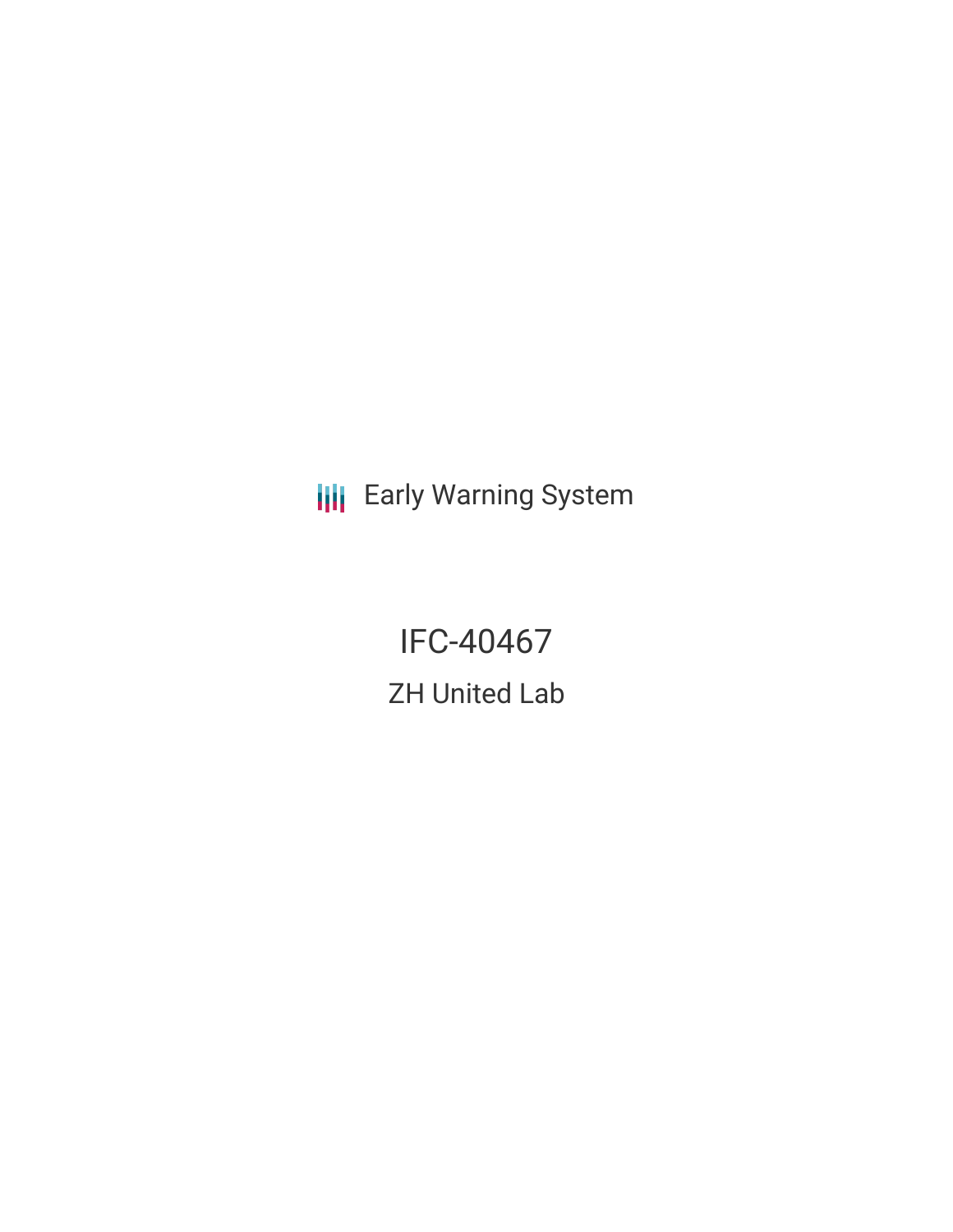# **Quick Facts**

| <b>Countries</b>               | China                                                  |  |  |  |  |
|--------------------------------|--------------------------------------------------------|--|--|--|--|
| <b>Financial Institutions</b>  | International Finance Corporation (IFC)                |  |  |  |  |
| <b>Status</b>                  | Proposed                                               |  |  |  |  |
| <b>Bank Risk Rating</b>        | B                                                      |  |  |  |  |
| <b>Borrower</b>                | THE UNITED LABORATORIES INTERNATIONAL HOLDINGS LIMITED |  |  |  |  |
| <b>Sectors</b>                 | <b>Education and Health</b>                            |  |  |  |  |
| <b>Investment Type(s)</b>      | Loan                                                   |  |  |  |  |
| <b>Investment Amount (USD)</b> | \$90.00 million                                        |  |  |  |  |
| <b>Loan Amount (USD)</b>       | \$90.00 million                                        |  |  |  |  |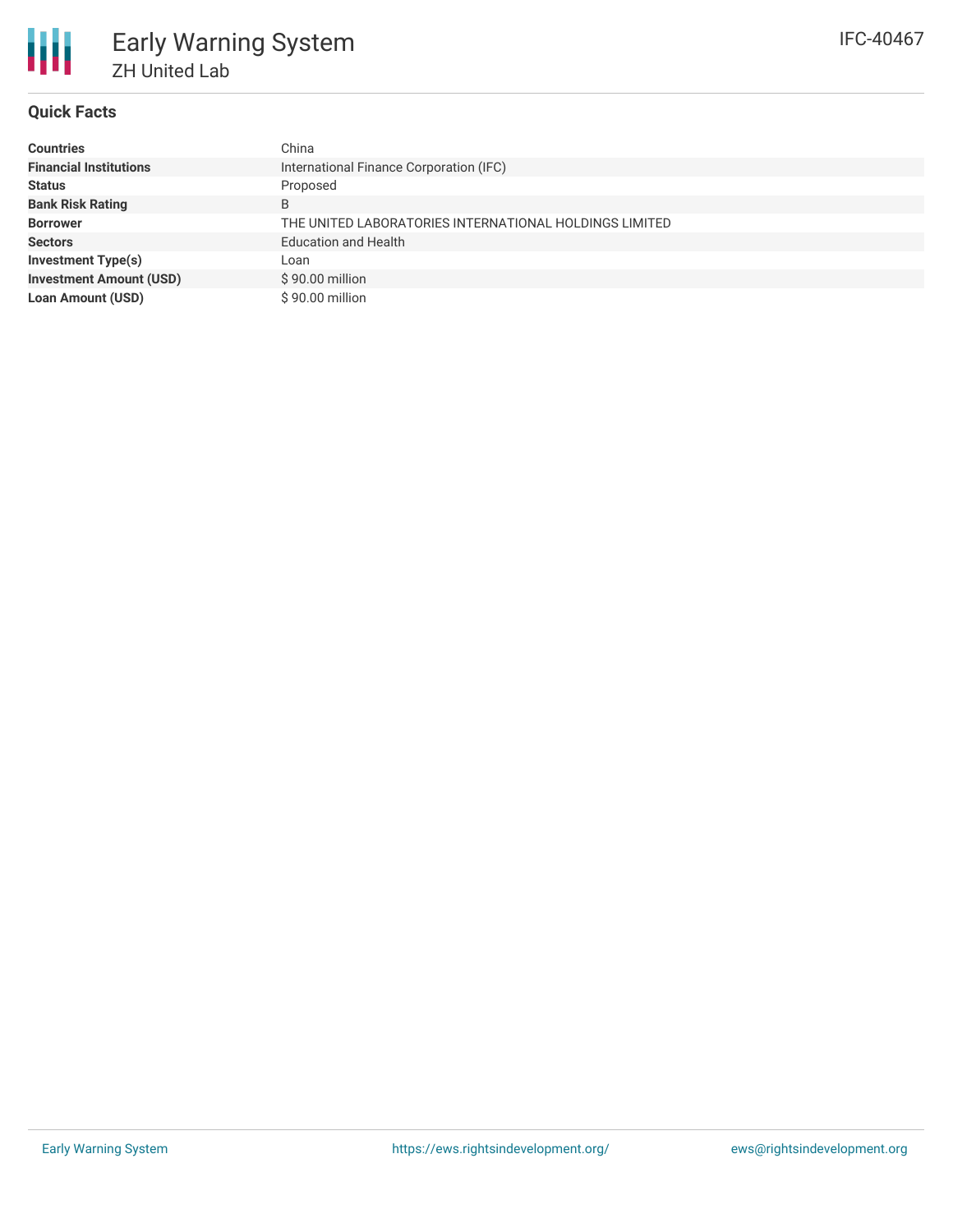

## **Project Description**

According to IFC website, the United Laboratories International Holdings Limited is a leading generic pharmaceutical producer in China. TUL manufactures antibiotics finished products, insulin products, and active pharmaceutical ingredients and it is one of the largest penicillin-based antibiotics producers in China. The Company plans to upgrade and expand its manufacturing facilities in China, invest in the marketing of insulin products and spend on long-term research and development.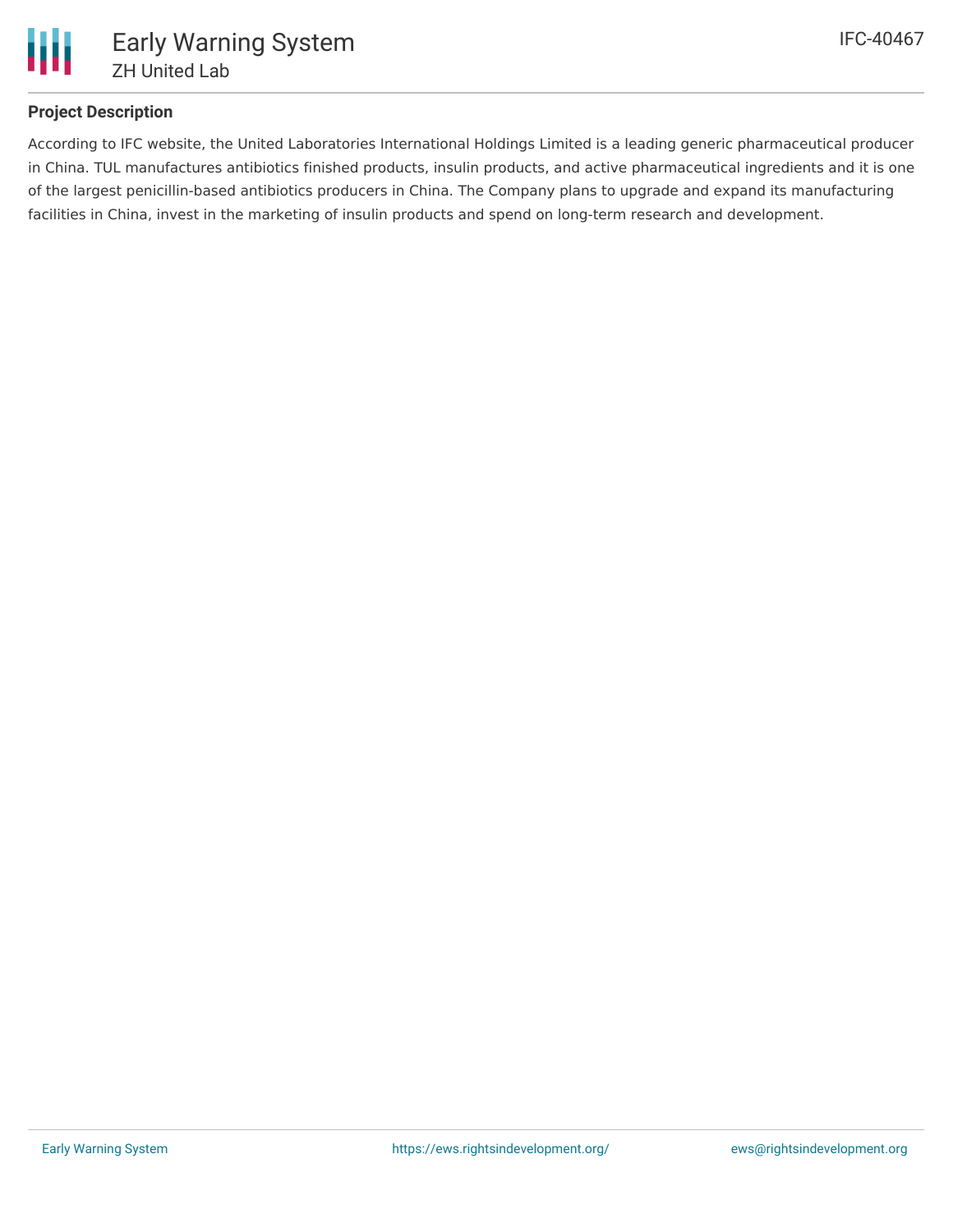### **Investment Description**

• International Finance Corporation (IFC)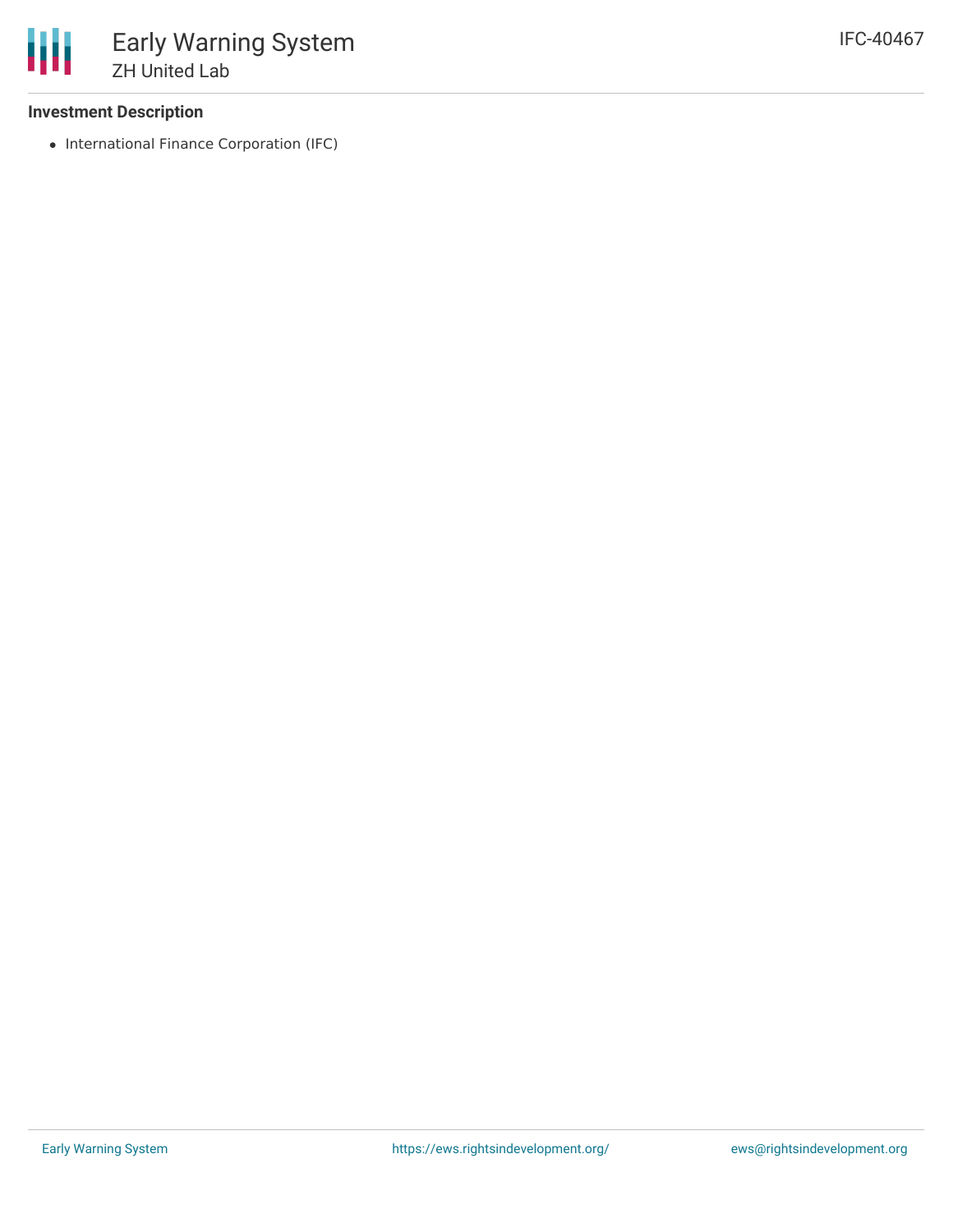

### **Private Actors Description**

The United Laboratories International Holdings Limited manufactures insulin products, antibiotics, pharmaceutical intermediary products, and bulk medicine for domestic consumptions in China and for exports to overseas markets.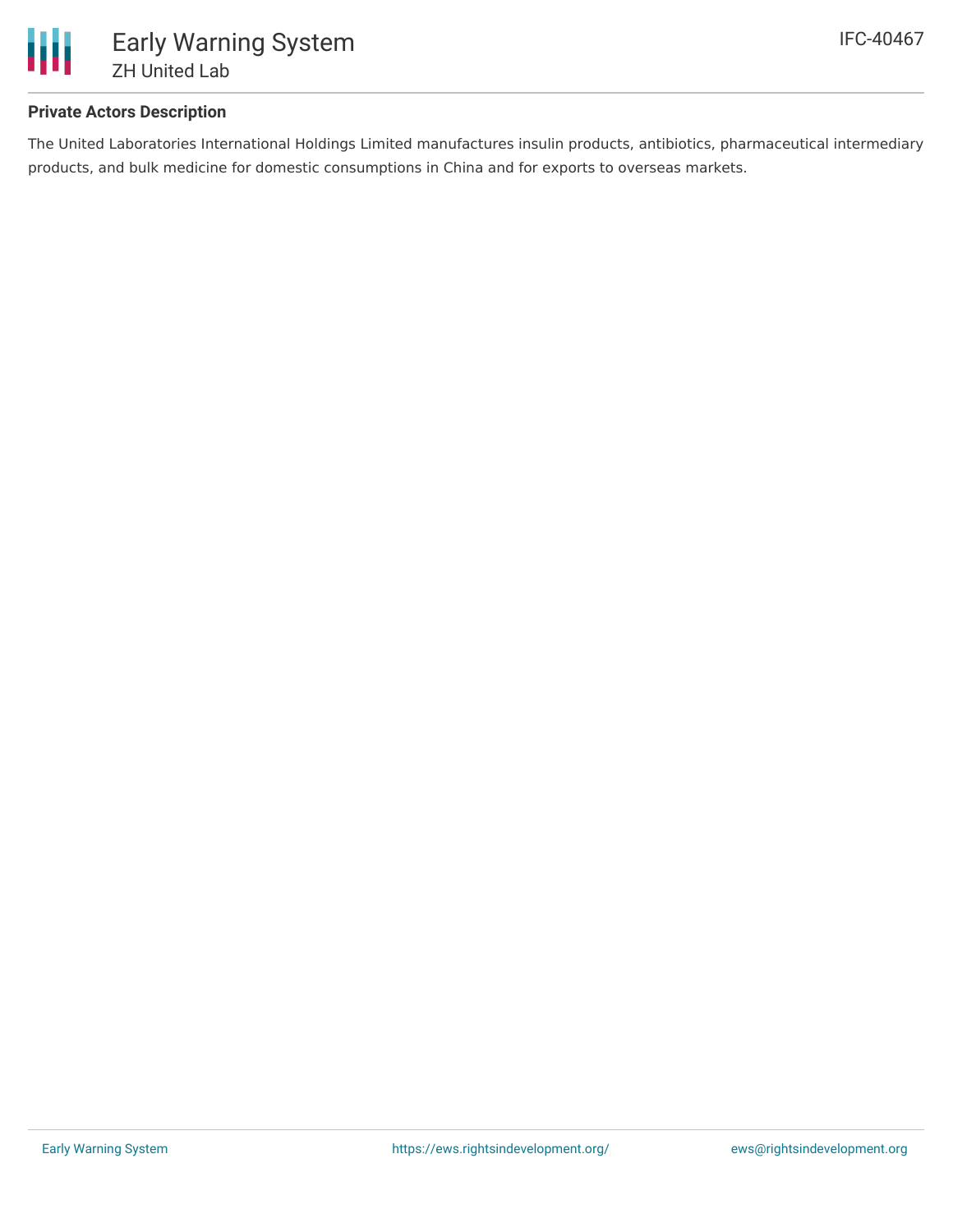

| Private Actor 1 1 Role | <b>Private Actor</b> Private Actor | 1 Sector |        | <b>Relation</b> Private Actor 2                        | <b>Private Actor</b> Private Actor<br>2 Role | 2 Sector       |
|------------------------|------------------------------------|----------|--------|--------------------------------------------------------|----------------------------------------------|----------------|
|                        | $\overline{\phantom{a}}$           |          | $\sim$ | The United Laboratories International Holdings Limited | Client                                       | $\overline{a}$ |